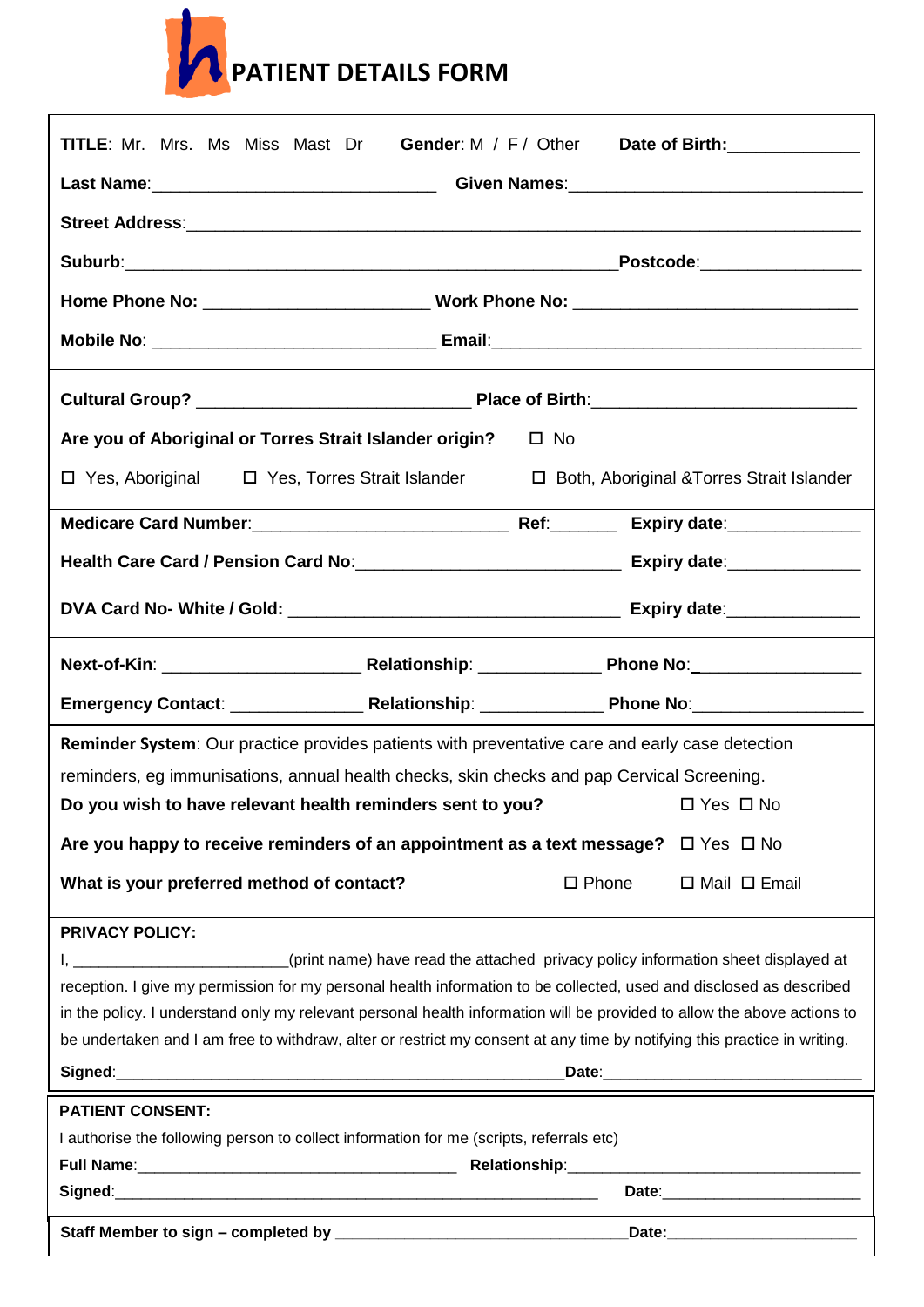## **Health Information Collection, Use and Disclosure Patient Consent Form**



Dear Patient,

This general practice collects information from you for the primary purpose of providing quality health care. We require you to provide us with your personal details and a full medical history so that we may properly assess, diagnose and treat illnesses and medical conditions, ensuring we are proactive in your health care. To enable ongoing care, and in keeping with the *Privacy Act 1988* and *Australian Privacy Principles*, we wish to provide you with sufficient information on how your personal information may be used or disclosed; we will record your consent or restrictions to this consent.

Your personal information will only be used for the purposes for which it was collected or as otherwise permitted by law, and we respect your right to determine how your information is used or disclosed.

The information we collect may be collected by a number of different methods, and may include, but not limited to: medical test results, notes from consultations, Medicare details, data collected from observations and conversations with you, and details obtained from other health care providers (e.g. specialist correspondence).

By signing below, you (as a patient/parent/guardian) are consenting to the collection of your personal information, and that it may be used or disclosed by the practice for the following purposes:

- Administrative purposes in the operation of our general practice.
- Billing purposes, including compliance with Medicare requirements.
- Follow-up reminder/recall notices for treatment and preventative healthcare, frequently issued by SMS or email.
- Disclosure to others involved in your health care, including treating doctors and specialists outside this medical practice. This may occur through referral to other doctors, or for medical tests and in the reports or results returned to us following the referrals.
- Accreditation and quality assurance activities to improve individual and community health care and practice management.
- For legal related disclosure as required by a court of law.
- For the purposes of research only where de-identified information is used.
- To allow medical students and staff to participate in medical training/teaching using only deidentified information.
- To comply with any legislative or regulatory requirements, e.g. notifiable diseases.
- For use when seeking treatment by other doctors in this practice.

At all times we are required to ensure your details are treated with the utmost confidentiality. Your records are very important and we will take all steps necessary to ensure they remain confidential.